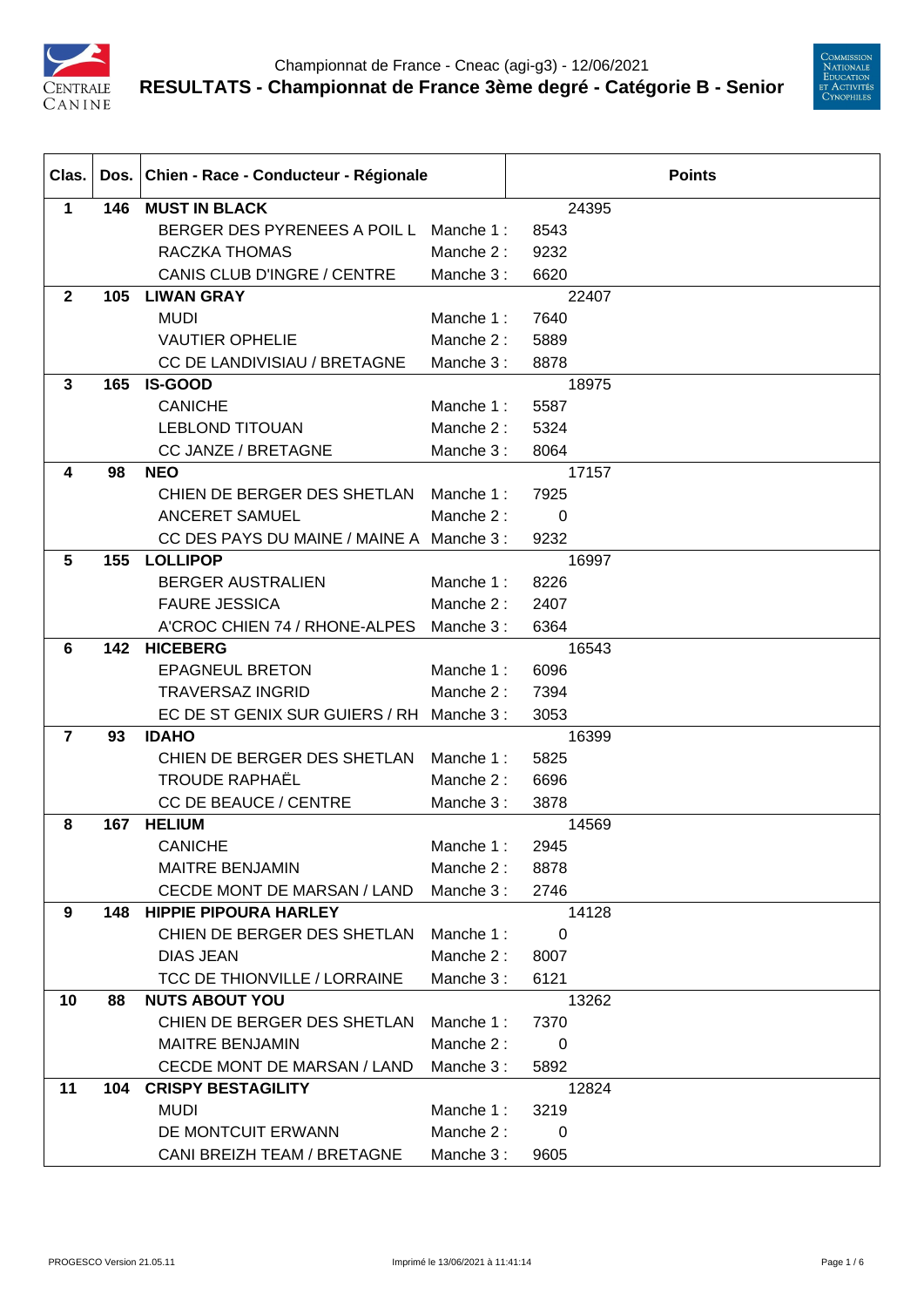| 12 | 136 | <b>HARRISON FORD DI CASA HESSE</b>                        |           | 12646         |  |
|----|-----|-----------------------------------------------------------|-----------|---------------|--|
|    |     | <b>KELPIE AUSTRALIEN</b>                                  | Manche 1: | 9232          |  |
|    |     | <b>BERTHEZENE NATHALIE</b>                                | Manche 2: | 3414          |  |
|    |     | CC DE DETENTE ET PERFORMANC Manche 3 :                    |           | 0             |  |
| 13 | 111 | <b>JACINTHE</b>                                           |           | 12644         |  |
|    |     | BERGER DES PYRENEES A POIL L Manche 1 :                   |           | 4386          |  |
|    |     | <b>RENON WILLIAM</b>                                      | Manche 2: | 4038          |  |
|    |     | SPORT CYNOPHILE ARPAJONNAIS Manche 3:                     |           | 4220          |  |
| 14 | 164 | I'M-TOO-FAST-FOR-YOU                                      |           | 12550         |  |
|    |     | CHIEN DE BERGER DES SHETLAN                               | Manche 1: | 9605          |  |
|    |     | <b>BENATTI BRENDA</b>                                     | Manche 2: | 2945          |  |
|    |     | TRAINING CLUB ILE NAPOLEON / H Manche 3 :                 |           | 0             |  |
| 15 | 123 | <b>JAYA</b>                                               |           | 12508         |  |
|    |     | BERGER DES PYRENEES A POIL L Manche 1:                    |           | 3086          |  |
|    |     | <b>ROY ANDREA</b>                                         | Manche 2: | 4849          |  |
|    |     | CC DE LA VENISE PROVENCALE /                              | Manche 3: | 4573          |  |
| 16 | 135 | <b>ILOW-DEMONIAK-BLUE</b>                                 |           | 12439         |  |
|    |     | CHIEN DE BERGER DES SHETLAN                               | Manche 1: | 5380          |  |
|    |     | SIMONNET VANESSA                                          | Manche 2: | 7059          |  |
|    |     | AC D'UTILISATION DE VITRY LE FR Manche 3 :                |           | 0             |  |
| 17 | 133 | <b>LYSSIA DITE LOUVIA</b>                                 |           | 12259         |  |
|    |     | BERGER DES PYRENEES A FACE                                | Manche 1: | $\mathbf 0$   |  |
|    |     | <b>BAUDRY MICHEL</b>                                      | Manche 2: | 9605          |  |
|    |     | CC DES PAYS DU MAINE / MAINE A Manche 3 :                 |           | 2654          |  |
| 18 | 101 | <b>LENNY BRUN</b>                                         |           | 11699         |  |
|    |     | CHIEN DE BERGER DES SHETLAN                               | Manche 1: | $\mathbf 0$   |  |
|    |     | <b>SIEZENIS AGNES</b>                                     | Manche 2: | 3287          |  |
| 19 | 130 | <b>CC NOGENTAIS / CENTRE</b><br><b>MY SWEET BLUEBERRY</b> | Manche 3: | 8412<br>11690 |  |
|    |     | BERGER DES PYRENEES A FACE                                | Manche 1: | 6871          |  |
|    |     | REIBEL ANGELIQUE                                          | Manche 2: | 0             |  |
|    |     | SC SAINT NAZAIRE / ST HUBERT D Manche 3 :                 |           | 4819          |  |
| 20 | 152 | <b>ICSOKO LITTLE JERRY</b>                                |           | 11671         |  |
|    |     | <b>MUDI</b>                                               | Manche 1: | 2263          |  |
|    |     | <b>WEBER JORDAN</b>                                       | Manche 2: | 6121          |  |
|    |     | LES AMIS DU CHIEN DE DEFENSE                              | Manche 3: | 3287          |  |
| 21 | 156 | <b>JERK</b>                                               |           | 11568         |  |
|    |     | <b>CANICHE</b>                                            | Manche 1: | 1914          |  |
|    |     | SACCOCCIO CHRISTIAN                                       | Manche 2: | 2074          |  |
|    |     | CC DE MOURIES / MIDI-COTE D'AZ Manche 3 :                 |           | 7580          |  |
| 22 | 161 | <b>GUPPY BLEU</b>                                         |           | 10279         |  |
|    |     | BERGER DES PYRENEES A POIL L                              | Manche 1: | 2018          |  |
|    |     | <b>HUGUES HERVE</b>                                       | Manche 2: | 4646          |  |
|    |     | ESTEREL CECDE FREJUS / MIDI-C                             | Manche 3: | 3615          |  |
| 23 | 100 | <b>JIVANE BLACK</b>                                       |           | 10167         |  |
|    |     | CHIEN DE BERGER DES SHETLAN                               | Manche 1: | 7114          |  |
|    |     | PICCARD PATRICIA                                          | Manche 2: | 3053          |  |
|    |     | CC D'AROMAS / FRANCHE-COMTE                               | Manche 3: | 0             |  |
| 24 | 162 | <b>LEIA</b>                                               |           | 9937          |  |
|    |     | PETIT CHIEN HOLLANDAIS DE CHA Manche 1:                   |           | $\mathbf 0$   |  |
|    |     | JONCOUR GWENAËLLE                                         | Manche 2: | 2843          |  |
|    |     | CC EDUC'AGYL DU VAL D'AZUR / M Manche 3 :                 |           | 7094          |  |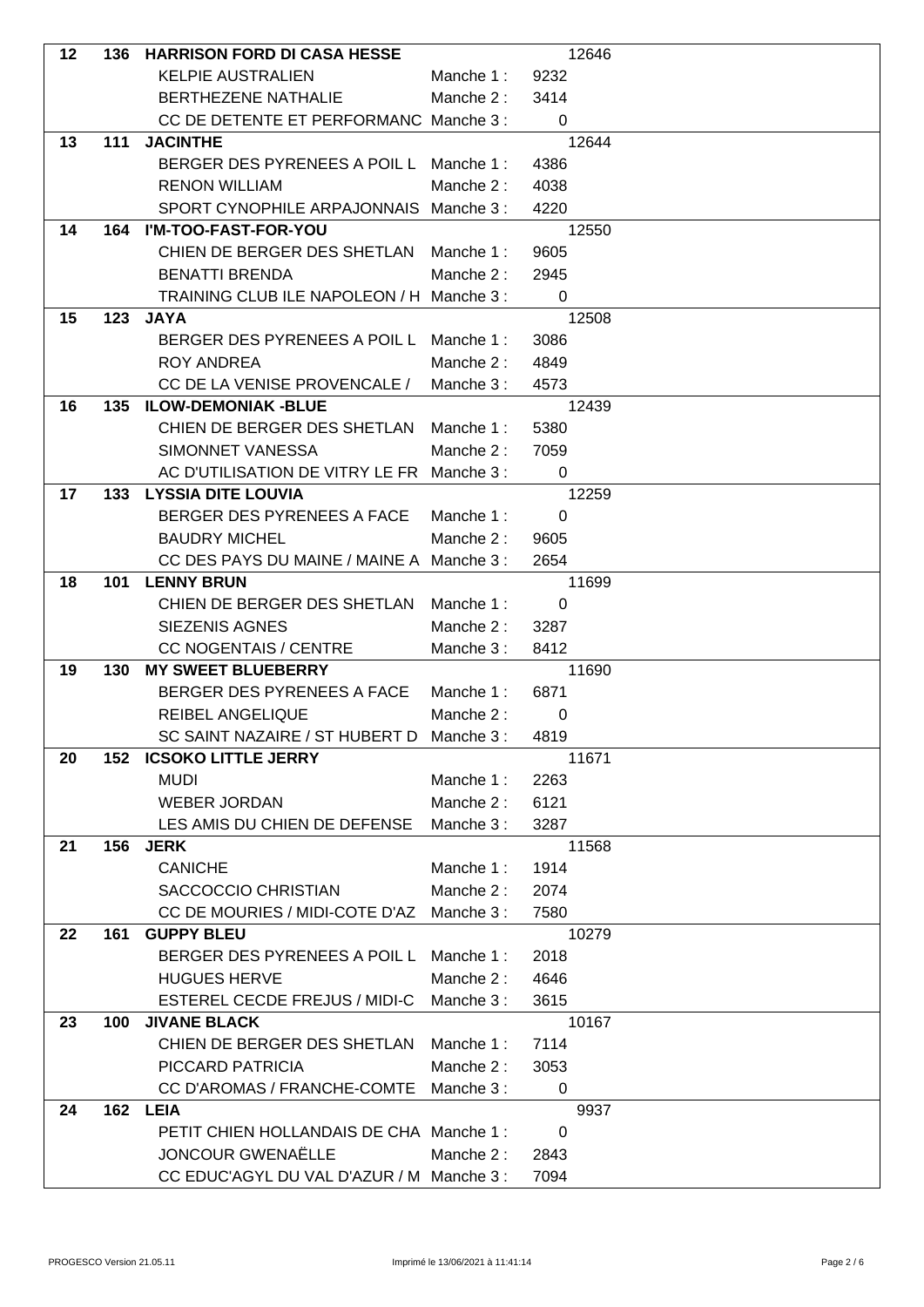| 25 |       | 116 JAIKA                                 |           |                          | 9771 |
|----|-------|-------------------------------------------|-----------|--------------------------|------|
|    |       | BERGER DES PYRENEES A POIL L Manche 1:    |           | 2197                     |      |
|    |       | <b>GALMICHE CAROLINE</b>                  | Manche 2: | 4407                     |      |
|    |       | CC DE VERNOUILLET / ILE-DE-FRA Manche 3 : |           | 3167                     |      |
| 26 | 103   | LITTLE BLUE LUXURIOUS DIT LUX             |           |                          | 9696 |
|    |       | BERGER DES PYRENEES A FACE                | Manche 1: | 1777                     |      |
|    |       | <b>VANBELLE AUDREY</b>                    | Manche 2: | 5076                     |      |
|    |       | AC YZOSSAISE / LANDES                     | Manche 3: | 2843                     |      |
| 27 | 158   | OLIGANE DE LA CROIX BERNIFA               |           |                          | 9666 |
|    |       | <b>MUDI</b>                               | Manche 1: | 6379                     |      |
|    |       | <b>DELMAR MAUD</b>                        | Manche 2: | 3287                     |      |
|    |       | ENTENTE CANINE DE VERTOU / ST Manche 3 :  |           | 0                        |      |
| 28 | 132   | ILYSSE                                    |           |                          | 9000 |
|    |       | CHIEN DE BERGER DES SHETLAN               | Manche 1: | 3669                     |      |
|    |       | <b>GELEZEAU CATHERINE</b>                 | Manche 2: | 0                        |      |
|    |       | ASSOCIATION SPORTIVE CYNOPHI Manche 3:    |           | 5331                     |      |
| 29 | 89    | <b>NEEL</b>                               |           |                          | 8878 |
|    |       | BERGER DES PYRENEES A POIL L Manche 1:    |           | 8878                     |      |
|    |       | SALVA JEAN-PAUL                           | Manche 2: | 0                        |      |
|    |       | CC DE MAUGUIO CARNON / LANG               | Manche 3: | $\mathbf 0$              |      |
| 30 | 106   | <b>LOEB</b>                               |           |                          | 8510 |
|    |       | CHIEN DE BERGER DES SHETLAN               | Manche 1: | 0                        |      |
|    |       | <b>EYRAUD FLORIAN</b>                     | Manche 2: | 8510                     |      |
|    |       | CC DE LA VENISE PROVENCALE /              | Manche 3: | 0                        |      |
| 31 | $112$ | <b>MILKY WAY ON MY REALITY</b>            |           |                          | 8484 |
|    |       | CHIEN DE BERGER DES SHETLAN               | Manche 1: | 0                        |      |
|    |       | <b>GAUTIER SEVERINE</b>                   | Manche 2: | 5539                     |      |
|    |       | TOULOUSE VETO AGILITY / HAUTE Manche 3 :  |           | 2945                     |      |
| 32 | 126   | <b>EIDI</b>                               |           |                          | 7526 |
|    |       | <b>BOUVIER DE L'ENTLEBUCH</b>             | Manche 1: | 5041                     |      |
|    |       | <b>MAHLER MARYVONNE</b>                   | Manche 2: | 2485                     |      |
|    |       | ENTENTE CANINE DE VERTOU / ST Manche 3 :  |           | $\overline{\phantom{0}}$ |      |
| 33 | 128   | <b>LUCIOLE</b>                            |           |                          | 7136 |
|    |       | BERGER DES PYRENEES A POIL L              | Manche 1: | 0                        |      |
|    |       | <b>WLAZLO SOPHIE</b>                      | Manche 2: | 2746                     |      |
|    |       | <b>COMPIEGNE EC / OISE</b>                | Manche 3: | 4390                     |      |
| 34 | 92    | <b>JEDAI BLUE</b>                         |           |                          | 6839 |
|    |       | CHIEN DE BERGER DES SHETLAN               | Manche 1: | 2074                     |      |
|    |       | <b>GOSSELIN SARAH</b>                     | Manche 2: | 2197                     |      |
|    |       | <b>ACTIV'DOG / SEINE-MARITIME</b>         | Manche 3: | 2568                     |      |
| 35 | 97    | <b>INDI LE NOIR</b>                       |           |                          | 6642 |
|    |       | CHIEN DE BERGER DES SHETLAN               | Manche 1: | 6642                     |      |
|    |       | POPLIN FRANÇOISE                          | Manche 2: | $\mathbf 0$              |      |
|    |       | AC 91 SAINT VRAIN / ILE-DE-FRAN           | Manche 3: | 0                        |      |
| 36 | 145   | <b>JUGEOTTE</b>                           |           |                          | 6571 |
|    |       | BERGER DES PYRENEES A POIL L              | Manche 1: | 3917                     |      |
|    |       | LE MIGNOT ELODIE                          | Manche 2: | 2654                     |      |
|    |       | AC TOURVILLAISE / SEINE-MARITI            | Manche 3: | $\mathbf 0$              |      |
| 37 | 117   | <b>JUST PERFECT JOY'S</b>                 |           |                          | 6406 |
|    |       | CHIEN DE BERGER DES SHETLAN               | Manche 1: | 2654                     |      |
|    |       | <b>CAPUANO SYLVIE</b>                     | Manche 2: | 3752                     |      |
|    |       | CC DE DEFENSE ET DE POLICE DE Manche 3 :  |           | $\mathbf 0$              |      |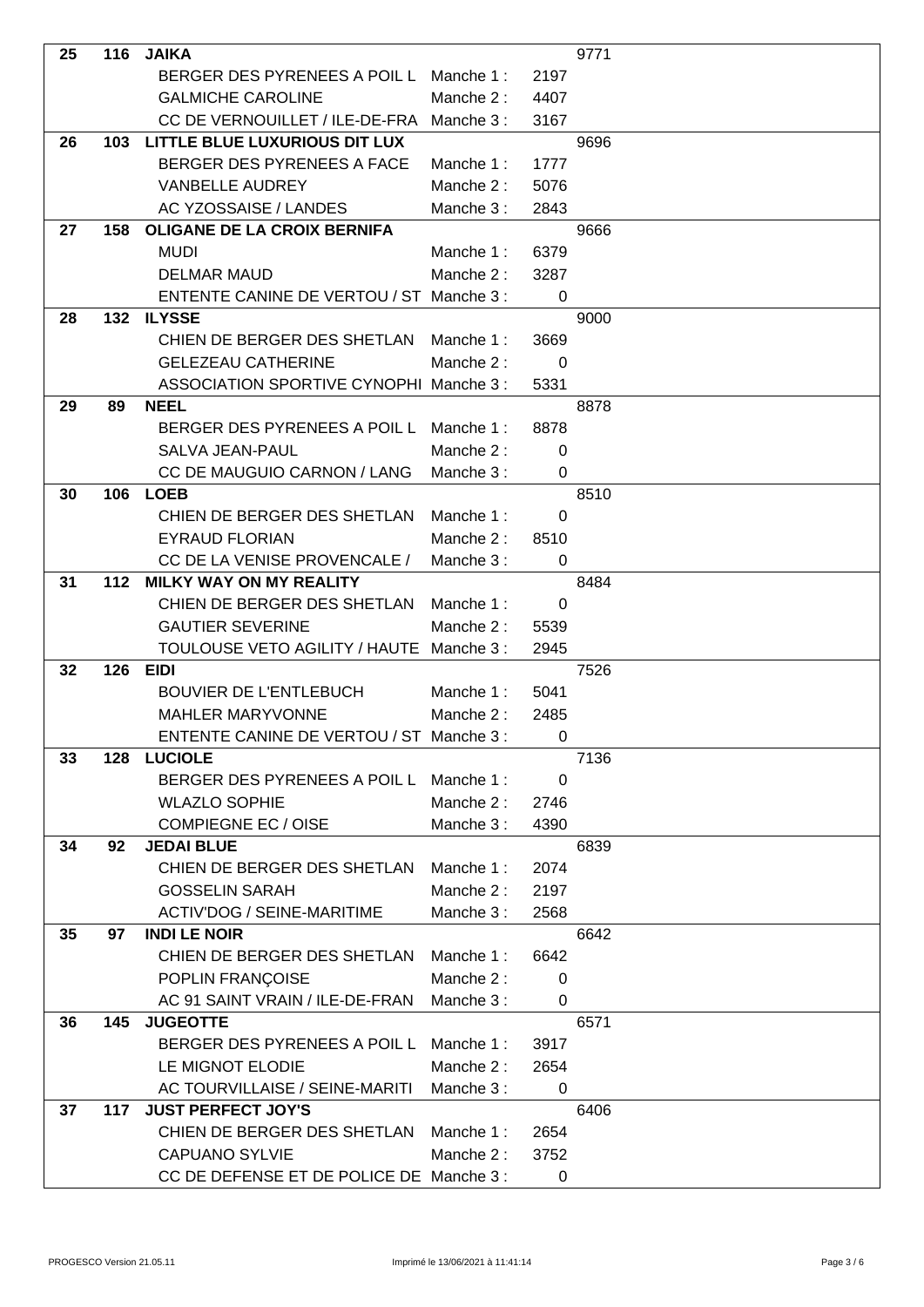| 38 | 91  | <b>F'KAYA BLUE</b>                               |           |                          | 6394 |
|----|-----|--------------------------------------------------|-----------|--------------------------|------|
|    |     | CHIEN DE BERGER DES SHETLAN Manche 1:            |           | 4061                     |      |
|    |     | LEBOUCQ CAROLINE                                 | Manche 2: | 2333                     |      |
|    |     | <b>CC DE BEAUCE / CENTRE</b>                     | Manche 3: | $\mathbf 0$              |      |
| 39 | 121 | <b>HIIS'TOIRE D'AMOUR</b>                        |           |                          | 6372 |
|    |     | BERGER DES PYRENEES A POIL L Manche 1 :          |           | $\Omega$                 |      |
|    |     | <b>KAUFFMANN DOMINIQUE</b>                       | Manche 2: | 6372                     |      |
|    |     | AC DE SAINT AMARIN / HAUT RHIN Manche 3 :        |           | 0                        |      |
| 40 | 154 | <b>JPLOUF</b>                                    |           |                          | 6072 |
|    |     | <b>CHIEN D'EAU ESPAGNOL</b>                      | Manche 1: | 3504                     |      |
|    |     | <b>EVRARD NATHALIE</b>                           | Manche 2: | 2568                     |      |
|    |     | SPORTS ET LOISIRS CANINS DE T                    | Manche 3: | $\overline{0}$           |      |
| 41 | 127 | <b>INDIANE</b>                                   |           |                          | 6045 |
|    |     | CHIEN DE BERGER DES SHETLAN                      | Manche 1: | 0                        |      |
|    |     | <b>ZUCCO CANDYCE</b>                             | Manche 2: | 3560                     |      |
|    |     | <b>TCC DE THIONVILLE / LORRAINE</b>              | Manche 3: | 2485                     |      |
| 42 | 113 | <b>NARNIA</b>                                    |           |                          | 5740 |
|    |     | <b>MUDI</b>                                      | Manche 1: | $\mathbf 0$              |      |
|    |     | <b>CLAUTOUR ANNIE</b>                            | Manche 2: | 2263                     |      |
|    |     | CANI CLUB DE LA COTE DE JADE /                   | Manche 3: | 3477                     |      |
| 43 | 125 | <b>JABADAO CHOCOLAT</b>                          |           |                          | 5588 |
|    |     | <b>KELPIE AUSTRALIEN</b>                         | Manche 1: | 0                        |      |
|    |     | PUYMIRAUD ANNIE                                  | Manche 2: | $\Omega$                 |      |
|    |     | CLUB D'INITIATION ET D'EC DE CA                  | Manche 3: | 5588                     |      |
| 44 | 141 | <b>LOUKOUM</b>                                   |           |                          | 5031 |
|    |     | CHIEN DE BERGER DES SHETLAN                      | Manche 1: | $\Omega$                 |      |
|    |     | <b>BEZOUT HERVE</b>                              | Manche 2: | $\Omega$                 |      |
|    |     | <b>CC DE BEAUCE / CENTRE</b>                     | Manche 3: | 5031                     |      |
| 45 | 134 | <b>CAVALRIINA'S ZOLA ZANDORA</b>                 |           |                          | 4586 |
|    |     | PETIT CHIEN HOLLANDAIS DE CHA Manche 1:          |           | 2568                     |      |
|    |     | <b>BAUDHUIN JUSTINE</b>                          | Manche 2: | 2018                     |      |
|    |     | CLUB D'AGILITY ET D'EDUCATION Manche 3 :         |           | $\overline{\phantom{0}}$ |      |
| 46 | 140 | <b>LASCAR BLEU</b>                               |           |                          | 4397 |
|    |     | BERGER DES PYRENEES A POIL L                     | Manche 1: | 2134                     |      |
|    |     | <b>FOSSET ARMELLE</b>                            | Manche 2: | 0                        |      |
|    |     | EC DE NARCASTET / PYRENEES-A Manche 3 :          |           | 2263                     |      |
| 47 | 149 | <b>HAWAI BLUE DREAM</b>                          |           |                          | 4273 |
|    |     | <b>BERGER AUSTRALIEN</b>                         | Manche 1: | 1866                     |      |
|    |     | <b>BARRET SUZY</b>                               | Manche 2: | 0                        |      |
|    |     | <b>CANIS CLUB D'INGRE / CENTRE</b>               | Manche 3: | 2407                     |      |
| 48 | 90  | <b>GALLOU</b>                                    |           |                          | 3954 |
|    |     | BERGER DES PYRENEES A POIL L                     | Manche 1: | 1820                     |      |
|    |     | LE SCOUEZEC PASCAL                               | Manche 2: | 2134                     |      |
|    |     | CHIENS REBELLES O'COEUR SINC<br>144 MACH IN BLUE | Manche 3: | 0                        |      |
| 49 |     | CHIEN DE BERGER DES SHETLAN                      | Manche 1: | 2843                     | 2843 |
|    |     | NOVE-JOSSERAND GENEVIEVE                         | Manche 2: | $\Omega$                 |      |
|    |     | <b>GROUPEMENT CYNOPHILE DYNA</b>                 | Manche 3: | 0                        |      |
| 50 |     | 153 LITTLE ROY                                   |           |                          | 2746 |
|    |     | CHIEN DE BERGER DES SHETLAN                      | Manche 1: | 2746                     |      |
|    |     | <b>ANDRE SANDRA</b>                              | Manche 2: | 0                        |      |
|    |     | CLUB D'AGILITY DE BORDEAUX CA Manche 3 :         |           | 0                        |      |
|    |     |                                                  |           |                          |      |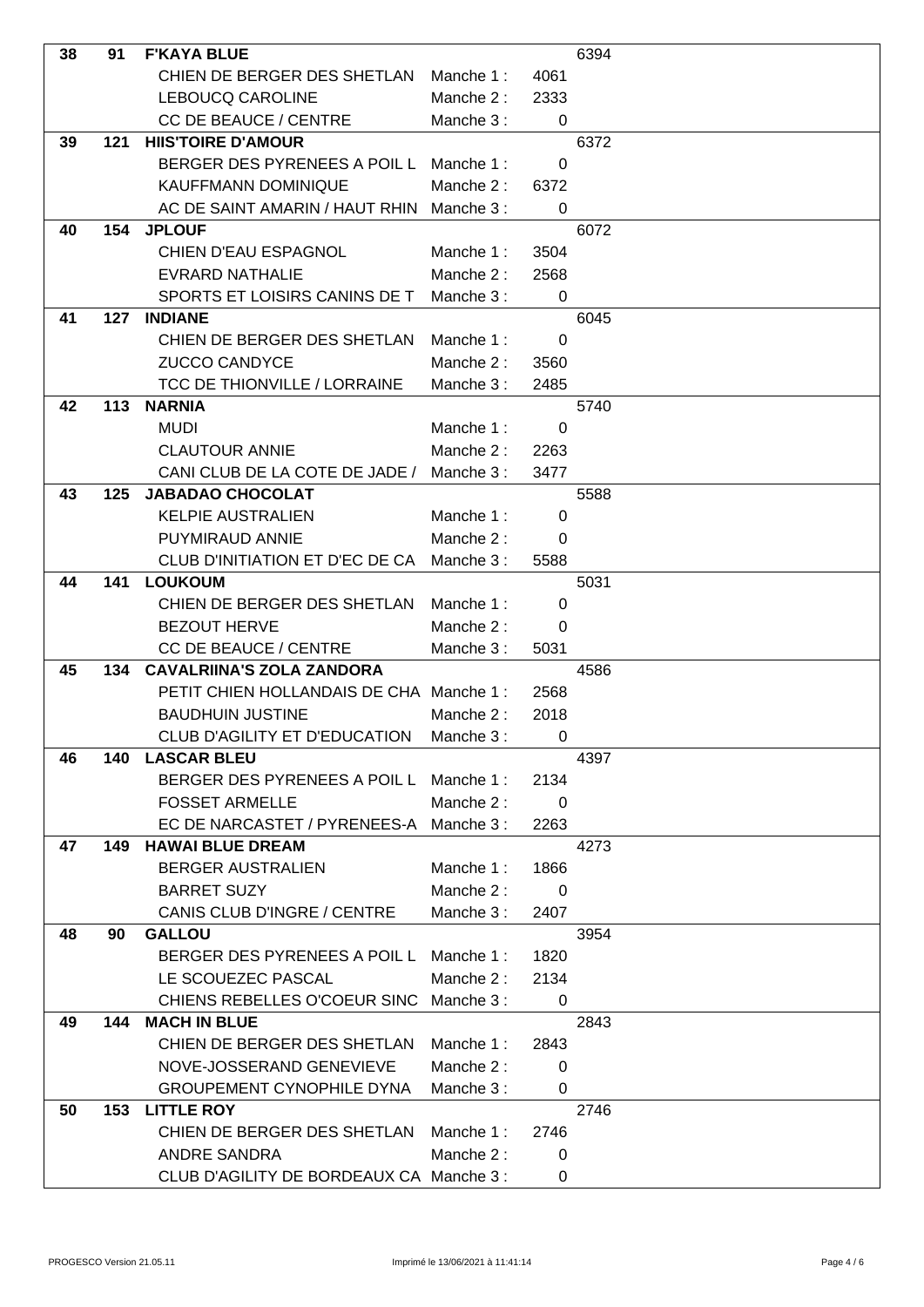| 51 |     | <b>138 IKER</b>                           |           |                | 2485           |  |
|----|-----|-------------------------------------------|-----------|----------------|----------------|--|
|    |     | <b>PUMI</b>                               | Manche 1: | 2485           |                |  |
|    |     | <b>CHAROLLES BERNARD</b>                  | Manche 2: | 0              |                |  |
|    |     | AGILITY OBEISSANCE CANIN LE C             | Manche 3: | 0              |                |  |
| 52 |     | <b>137 INTY</b>                           |           |                | 2407           |  |
|    |     | BERGER DES PYRENEES A FACE                | Manche 1: | 2407           |                |  |
|    |     | <b>FAURE MARION</b>                       | Manche 2: | 0              |                |  |
|    |     | SC SAINT NAZAIRE / ST HUBERT D            | Manche 3: | 0              |                |  |
| 53 | 139 | <b>HAYLA</b>                              |           |                | 2333           |  |
|    |     | BERGER DES PYRENEES A POIL L Manche 1:    |           | 0              |                |  |
|    |     | <b>WALTER MONIQUE</b>                     | Manche 2: | 0              |                |  |
|    |     | LES AMIS DU CHIEN DE DEFENSE              | Manche 3: | 2333           |                |  |
| 54 | 114 | <b>HYACE</b>                              |           |                | 2333           |  |
|    |     | BERGER DES PYRENEES A FACE                | Manche 1: | 2333           |                |  |
|    |     | ROUQUETTE OLIVIER                         | Manche 2: | 0              |                |  |
|    |     | EC DE BALLAN-MIRE / CENTRE                | Manche 3: | $\overline{0}$ |                |  |
| 55 | 131 | <b>GRIZZLY</b>                            |           |                | 1964           |  |
|    |     | <b>COCKER SPANIEL ANGLAIS</b>             | Manche 1: | 1964           |                |  |
|    |     | LOGEREAU BERNARD                          | Manche 2: | 0              |                |  |
|    |     | EC ET AGILITY DES TERRES D'YEV Manche 3 : |           | 0              |                |  |
| 56 | 94  | <b>JAIME</b>                              |           |                | 0              |  |
|    |     | BERGER DES PYRENEES A POIL L              | Manche 1: | 0              |                |  |
|    |     | <b>RAYMOND LAURENCE</b>                   | Manche 2: | 0              |                |  |
|    |     | <b>AGILITY GIRONDE / GIRONDE</b>          | Manche 3: | 0              |                |  |
| 56 | 96  | <b>BLACK RIVER KENNEL LITTLE L</b>        |           |                | 0              |  |
|    |     | <b>KELPIE AUSTRALIEN</b>                  | Manche 1: | 0              |                |  |
|    |     | <b>AVRIL SOLENN</b>                       | Manche 2: | 0              |                |  |
|    |     | CLUB EDUCATION ET ACTIVITES C             | Manche 3: | 0              |                |  |
| 56 | 99  | <b>JUMBEE THE ONE</b>                     |           |                | $\overline{0}$ |  |
|    |     | CHIEN DE BERGER DES SHETLAN Manche 1:     |           | 0              |                |  |
|    |     | <b>MARTENS HEINRICH CHRISTINE</b>         | Manche 2: | 0              |                |  |
|    |     | SEPTIMANIE EDUCATION SC / LAN Manche 3 :  |           | 0              |                |  |
| 56 | 107 | N'ZOOM                                    |           |                | $\mathbf 0$    |  |
|    |     | BERGER DES PYRENEES A POIL L Manche 1:    |           | 0              |                |  |
|    |     | <b>BARREAU CHRISTINE</b>                  | Manche 2: | 0              |                |  |
|    |     | CECDU VILLENEUVOIS / LOT ET G             | Manche 3: | 0              |                |  |
| 56 |     | 108 JINHAE                                |           |                | $\Omega$       |  |
|    |     | BERGER DES PYRENEES A POIL L Manche 1:    |           | 0              |                |  |
|    |     | <b>CLERC SYLVAIN</b>                      | Manche 2: | 0              |                |  |
|    |     | CC DE BOURG EN BRESSE / RHON Manche 3:    |           | 0              |                |  |
| 56 | 118 | <b>MISS GIRLS</b>                         |           |                | $\Omega$       |  |
|    |     | <b>CANICHE</b>                            | Manche 1: | 0              |                |  |
|    |     | <b>FERAY MURIEL</b>                       | Manche 2: | 0              |                |  |
|    |     | CC DE CHATEAUROUX / CENTRE                | Manche 3: | 0              |                |  |
| 56 |     | 119 I MAKY CATTA BLACK                    |           |                | $\mathbf 0$    |  |
|    |     | CHIEN DE BERGER DES SHETLAN Manche 1:     |           | 0              |                |  |
|    |     | <b>CRESTEY LISE</b>                       | Manche 2: | 0              |                |  |
|    |     | CLUB EDUCATION ET ACTIVITES C Manche 3 :  |           | 0              |                |  |
| 56 | 120 | <b>JASPPER</b>                            |           |                | $\mathbf 0$    |  |
|    |     | CHIEN DE BERGER DES SHETLAN               | Manche 1: | 0              |                |  |
|    |     | <b>BANIER LAURINE</b>                     | Manche 2: | 0              |                |  |
|    |     | SC BERGERACOIS / DORDOGNE                 | Manche 3: | 0              |                |  |